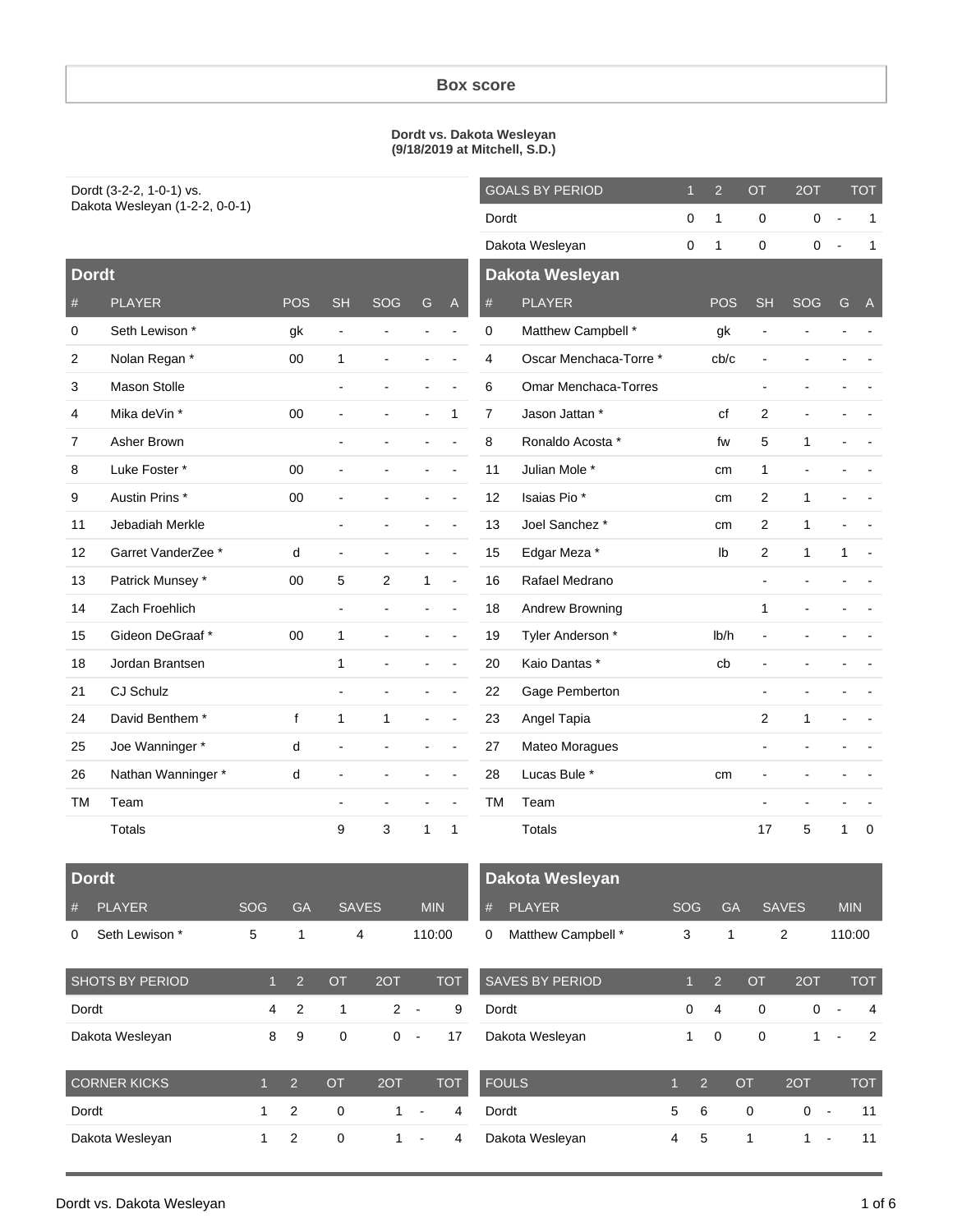| <b>SCORING SUMMARY:</b> |                  |                       |                |                    |  |  |
|-------------------------|------------------|-----------------------|----------------|--------------------|--|--|
| <b>GOAL</b>             | <b>TIME/TEAM</b> | <b>GOAL SCORER</b>    | <b>ASSISTS</b> | <b>DESCRIPTION</b> |  |  |
|                         | 54:26 - DW       | Edgar Meza            | unassisted     |                    |  |  |
| 2.                      | $82:58 - D$      | <b>Patrick Munsey</b> | Mika deVin     |                    |  |  |

### **CAUTIONS AND EJECTIONS:**

YC - D #21 (91:03) YC - DW #23 (105:38); YC - DW #7 (110:00);

**Stadium:** Pepsi-Cola Complex; **Game Length:** 2:13; **Attendance:** 75 **Officials:** Scorer: Ian McClanahan;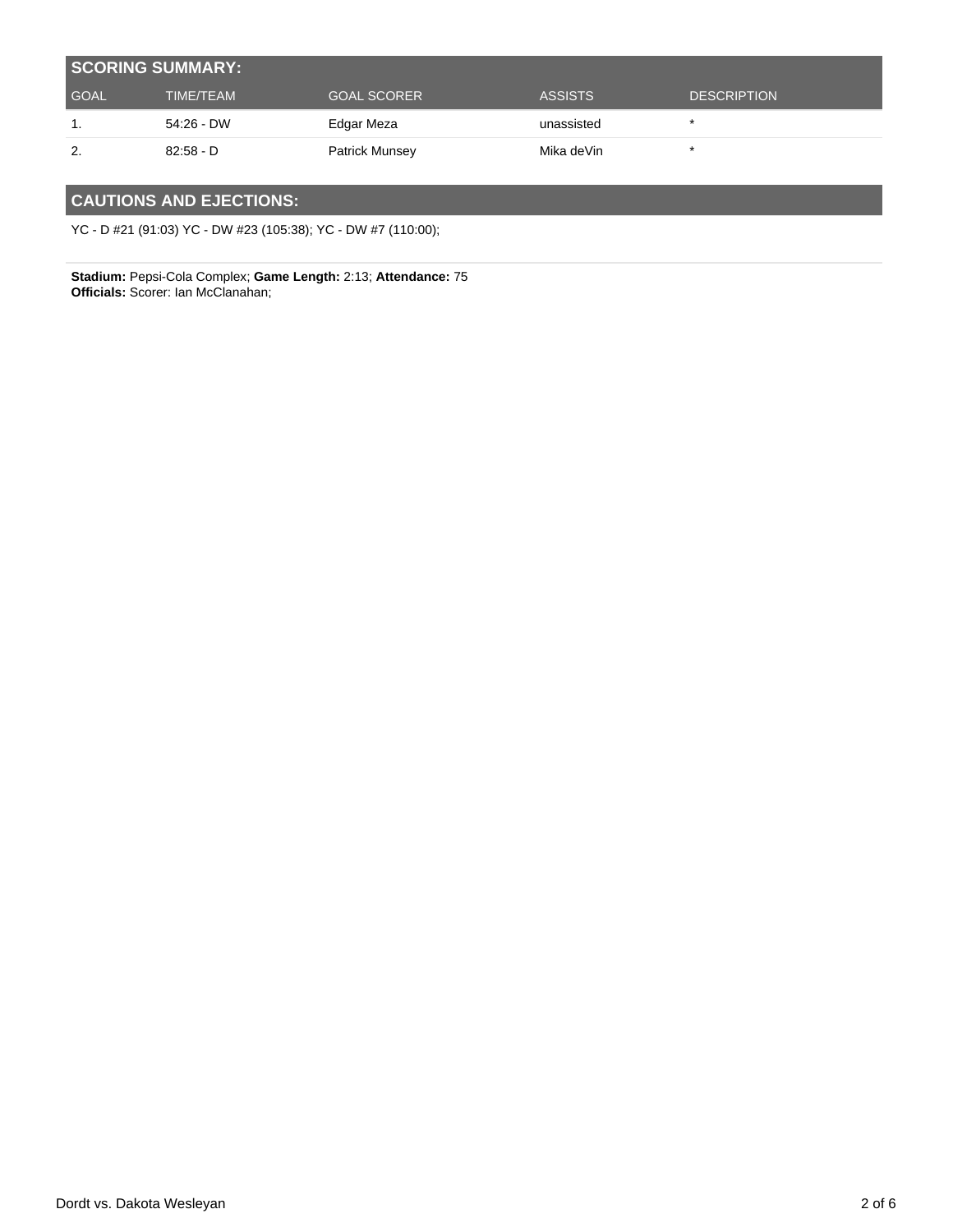#### **Play by Play**

### **1st** 0:00 Seth Lewison at goalie for Dordt. 0:00 Matthew Campbell at goalie for Dakota Wesleyan. 2:25 Shot by Dakota Wesleyan Ronaldo Acosta, Wide Left. 3:23 Corner kick by Dordt Mika deVin [3:23]. Foul on Dakota Wesleyan. 10:35 Offside against Dakota Wesleyan. 11:35 Shot by Dordt Nolan Regan, High. 13:58 Shot by Dakota Wesleyan Julian Mole, Blocked. Foul on Dakota Wesleyan. 15:06 Shot by Dordt David Benthem, Save (by goalie) Matthew Campbell. Foul on Dordt. 18:00 Shot by Dakota Wesleyan Joel Sanchez, High. 21:31 Shot by Dakota Wesleyan Ronaldo Acosta, High. 24:59 Substitution!Dakota Wesleyan substitution: Omar Menchaca-Torres for Joel Sanchez. 24:59 Substitution!Dakota Wesleyan substitution: Andrew Browning for Kaio Dantas. 24:59 Substitution!Dordt substitution: Jordan Brantsen for David Benthem. 24:59 Substitution!Dordt substitution: Jebadiah Merkle for Gideon DeGraaf. 24:59 Substitution!Dordt substitution: CJ Schulz for Austin Prins. 26:02 Shot by Dakota Wesleyan Ronaldo Acosta, Wide. Foul on Dordt. 28:06 Shot by Dakota Wesleyan Andrew Browning, High. Foul on Dakota Wesleyan. 31:17 Shot by Dordt Patrick Munsey, Wide Left. 31:23 Substitution!Dakota Wesleyan substitution: Angel Tapia for Ronaldo Acosta. 31:23 Substitution!Dordt substitution: Asher Brown for Patrick Munsey. Foul on Dordt. Foul on Dordt. 35:05 Shot by Dakota Wesleyan Jason Jattan, High. 35:17 Substitution!Dordt substitution: Mason Stolle for Luke Foster. Foul on Dakota Wesleyan. Foul on Dordt. 40:53 Shot by Dordt Jordan Brantsen, Blocked. 41:14 Substitution!Dordt substitution: Zach Froehlich for Nolan Regan. 42:26 Corner kick by Dakota Wesleyan Isaias Pio [42:26].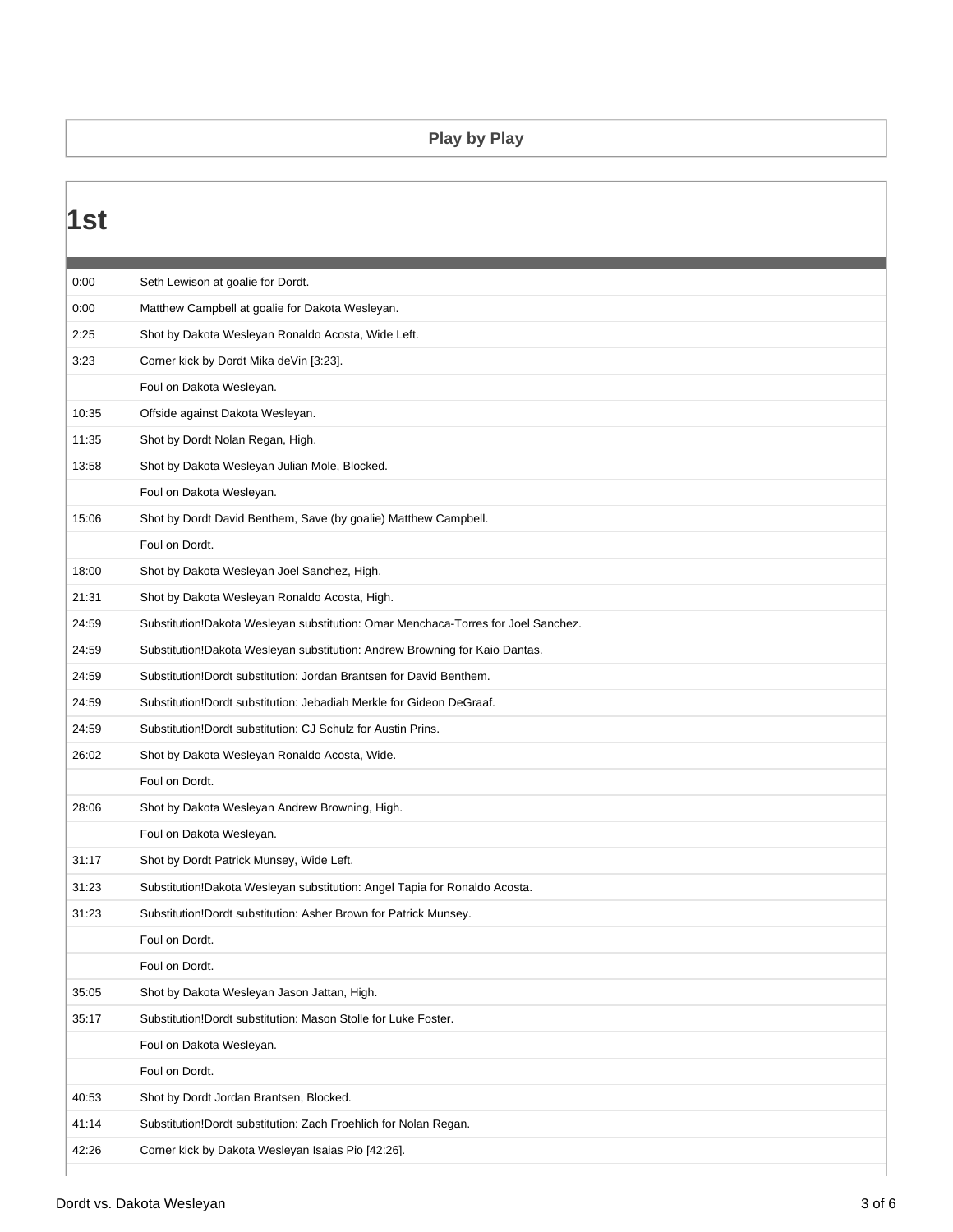42:50 Offside against Dakota Wesleyan.

44:17 Shot by Dakota Wesleyan Jason Jattan, High.

**-- End of 1st Period --**

# **2nd**

| 45:00 | For Dakota Wesleyan: #0 Matthew Campbell, #4 Oscar Menchaca-Torre, #6 Omar Menchaca-Torres, #7 Jason Jattan, #11 Julian Mole, #12 Isaias<br>Pio, #15 Edgar Meza, #18 Andrew Browning, #19 Tyler Anderson, #20 Kaio Dantas, #23 Angel Tapia. |
|-------|---------------------------------------------------------------------------------------------------------------------------------------------------------------------------------------------------------------------------------------------|
| 46:24 | Shot by Dakota Wesleyan Angel Tapia, Wide Right.                                                                                                                                                                                            |
| 46:32 | Substitution!Dordt substitution: Luke Foster for Asher Brown.                                                                                                                                                                               |
| 47:14 | Shot by Dakota Wesleyan Isaias Pio, Save (by goalie) Seth Lewison.                                                                                                                                                                          |
| 48:26 | Substitution!Dordt substitution: David Benthem for Zach Froehlich.                                                                                                                                                                          |
| 49:09 | Substitution!Dordt substitution: Nolan Regan for Mason Stolle.                                                                                                                                                                              |
| 49:44 | Substitution! Dordt substitution: Patrick Munsey for Jebadiah Merkle.                                                                                                                                                                       |
| 50:26 | Substitution!Dordt substitution: Gideon DeGraaf for CJ Schulz.                                                                                                                                                                              |
| 50:56 | Offside against Dakota Wesleyan.                                                                                                                                                                                                            |
| 53:15 | Shot by Dakota Wesleyan Angel Tapia, Save (by goalie) Seth Lewison.                                                                                                                                                                         |
| 53:30 | Shot by Dakota Wesleyan Isaias Pio, Wide Left.                                                                                                                                                                                              |
| 54:26 | Goal!GOAL by Dakota Wesleyan Edgar Meza (FIRST GOAL) *<br>$(0 - 1)$                                                                                                                                                                         |
| 54:26 | Substitution!Dordt substitution: CJ Schulz for Austin Prins.                                                                                                                                                                                |
|       | Foul on Dakota Wesleyan.                                                                                                                                                                                                                    |
|       | Foul on Dordt.                                                                                                                                                                                                                              |
| 60:38 | Substitution!Dakota Wesleyan substitution: Gage Pemberton for Jason Jattan.                                                                                                                                                                 |
| 60:38 | Substitution!Dordt substitution: Jebadiah Merkle for Luke Foster.                                                                                                                                                                           |
| 60:38 | Substitution!Dordt substitution: Jordan Brantsen for David Benthem.                                                                                                                                                                         |
|       | Foul on Dakota Wesleyan.                                                                                                                                                                                                                    |
| 65:28 | Substitution!Dordt substitution: Asher Brown for Gideon DeGraaf.                                                                                                                                                                            |
| 65:28 | Substitution!Dakota Wesleyan substitution: Joel Sanchez for Andrew Browning.                                                                                                                                                                |
| 66:09 | Shot by Dakota Wesleyan Edgar Meza, High.                                                                                                                                                                                                   |
| 66:51 | Offside against Dakota Wesleyan.                                                                                                                                                                                                            |
|       | Foul on Dakota Wesleyan.                                                                                                                                                                                                                    |
|       | Foul on Dordt.                                                                                                                                                                                                                              |
| 68:09 | Offside against Dakota Wesleyan.                                                                                                                                                                                                            |
| 68:57 | Substitution!Dakota Wesleyan substitution: Mateo Moragues for Angel Tapia.                                                                                                                                                                  |
| 71:21 | Shot by Dakota Wesleyan Joel Sanchez, Save (by goalie) Seth Lewison.                                                                                                                                                                        |
|       | Foul on Dordt.                                                                                                                                                                                                                              |
| 72:18 | Offside against Dakota Wesleyan.                                                                                                                                                                                                            |
| 74:39 | Substitution!Dordt substitution: Patrick Munsey for Adam Viet.                                                                                                                                                                              |
| 74:39 | Substitution!Dordt substitution: Asher Brown for Jordan Brantsen.                                                                                                                                                                           |
| 74:39 | Substitution!Dordt substitution: Patrick Munsey for Jordan Brantsen.                                                                                                                                                                        |
| 75:45 | Substitution!Dakota Wesleyan substitution: Lucas Bule for Omar Menchaca-Torres.                                                                                                                                                             |
|       | Foul on Dakota Wesleyan.                                                                                                                                                                                                                    |
|       |                                                                                                                                                                                                                                             |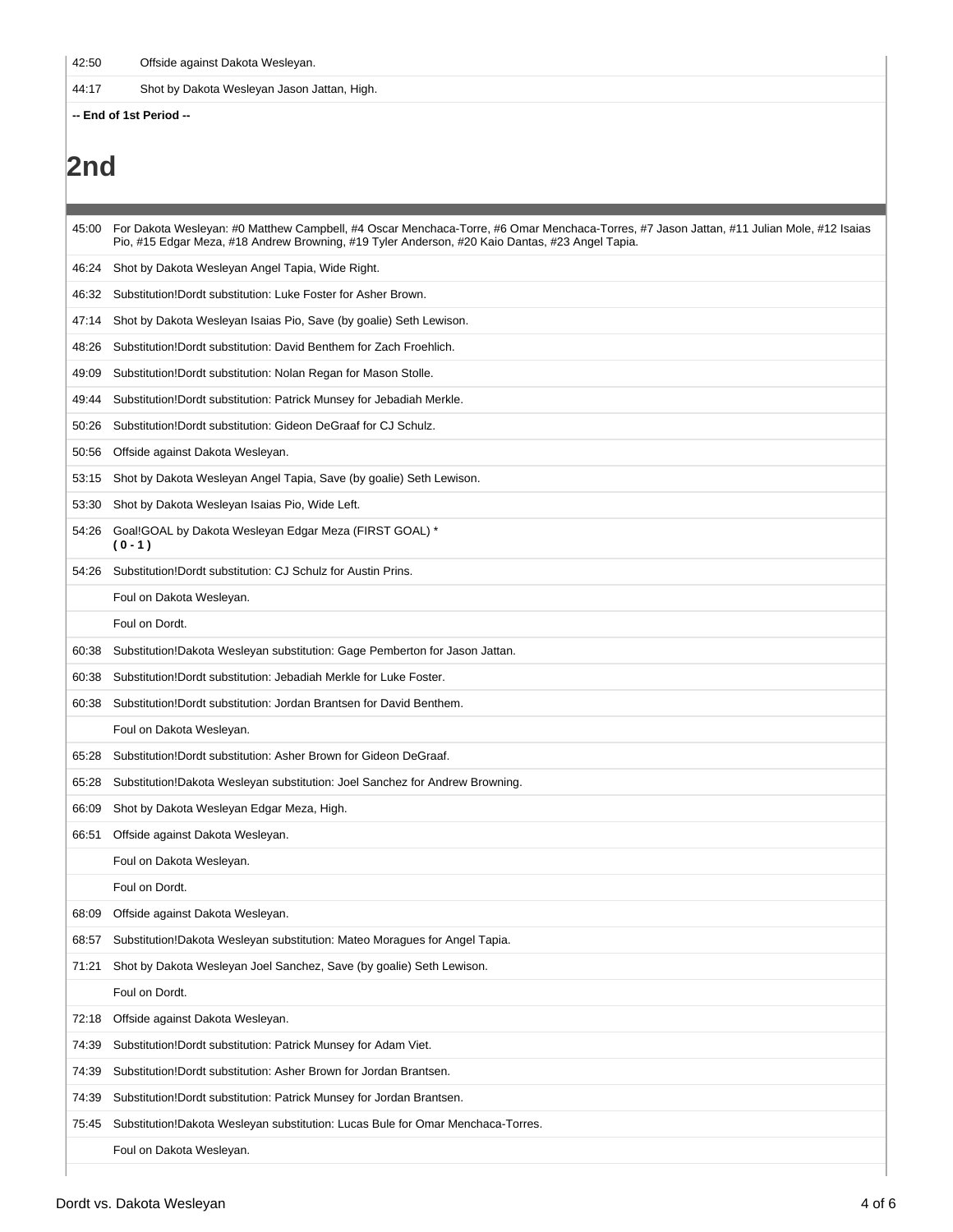| 77:15 | Shot by Dordt Patrick Munsey, Wide Left.                                                                                                                                                                                             |
|-------|--------------------------------------------------------------------------------------------------------------------------------------------------------------------------------------------------------------------------------------|
| 77:44 | Offside against Dakota Wesleyan.                                                                                                                                                                                                     |
|       | Foul on Dordt.                                                                                                                                                                                                                       |
|       | Foul on Dordt.                                                                                                                                                                                                                       |
| 80:44 | Offside against Dakota Wesleyan.                                                                                                                                                                                                     |
| 82:43 | Corner kick by Dordt Mika deVin [82:43].                                                                                                                                                                                             |
| 82:58 | Goal!GOAL by Dordt Patrick Munsey, Assist by Mika deVin *<br>$(1 - 1)$                                                                                                                                                               |
| 82:58 | Substitution!Dakota Wesleyan substitution: Angel Tapia for Mateo Moragues.                                                                                                                                                           |
| 82:58 | Substitution!Dakota Wesleyan substitution: Ronaldo Acosta for Julian Mole.                                                                                                                                                           |
| 82:58 | Substitution!Dakota Wesleyan substitution: Jason Jattan for Gage Pemberton.                                                                                                                                                          |
| 84:18 | Corner kick by Dakota Wesleyan Isaias Pio [84:18].                                                                                                                                                                                   |
| 84:53 | Shot by Dakota Wesleyan Ronaldo Acosta, Blocked.                                                                                                                                                                                     |
| 85:18 | Shot by Dakota Wesleyan Ronaldo Acosta, Save (by goalie) Seth Lewison.                                                                                                                                                               |
| 85:50 | Corner kick by Dakota Wesleyan Isaias Pio [85:50].                                                                                                                                                                                   |
|       | Foul on Dordt.                                                                                                                                                                                                                       |
| 87:33 | Substitution!Dakota Wesleyan substitution: Andrew Browning for Joel Sanchez.                                                                                                                                                         |
|       | Foul on Dakota Wesleyan.                                                                                                                                                                                                             |
| 88:58 | Corner kick by Dordt Mika deVin [88:58].                                                                                                                                                                                             |
|       | -- End of 2nd Period --                                                                                                                                                                                                              |
| U l   |                                                                                                                                                                                                                                      |
| 90:00 | For Dordt: #0 Seth Lewison, #2 Nolan Regan, #4 Mika deVin, #7 Asher Brown, #8 Luke Foster, #11 Jebadiah Merkle, #12 Garret VanderZee, #13<br>Patrick Munsey, #21 CJ Schulz, #25 Joe Wanninger, #26 Nathan Wanninger.                 |
| 90:00 | For Dakota Wesleyan: #0 Matthew Campbell, #4 Oscar Menchaca-Torre, #7 Jason Jattan, #8 Ronaldo Acosta, #12 Isaias Pio, #15 Edgar Meza, #18<br>Andrew Browning, #19 Tyler Anderson, #20 Kaio Dantas, #23 Angel Tapia, #28 Lucas Bule. |

91:03 Yellow card on Dordt CJ Schulz.

92:51 Shot by Dordt Patrick Munsey, Wide Right.

96:17 Offside against Dakota Wesleyan.

Foul on Dakota Wesleyan.

99:38 Offside against Dakota Wesleyan.

**-- End of OT Period --**

## **2OT**

| 100:00 | For Dakota Wesleyan: #0 Matthew Campbell, #4 Oscar Menchaca-Torre, #7 Jason Jattan, #8 Ronaldo Acosta, #11 Julian Mole, #12 Isaias Pio,<br>#13 Joel Sanchez, #15 Edgar Meza, #16 Rafael Medrano, #19 Tyler Anderson, #28 Lucas Bule. |
|--------|--------------------------------------------------------------------------------------------------------------------------------------------------------------------------------------------------------------------------------------|
| 100:00 | Substitution!Dordt substitution: Jordan Brantsen for Asher Brown.                                                                                                                                                                    |
|        | Foul on Dakota Weslevan.                                                                                                                                                                                                             |
|        | 101:36 Corner kick by Dordt Mika de Vin [101:36].                                                                                                                                                                                    |
| 103:53 | Substitution!Dakota Wesleyan substitution: Angel Tapia for Julian Mole.                                                                                                                                                              |
| 104:13 | Shot by Dordt Gideon DeGraaf, Wide Right.                                                                                                                                                                                            |
| 105:38 | Yellow card on Dakota Wesleyan Angel Tapia.                                                                                                                                                                                          |
|        |                                                                                                                                                                                                                                      |